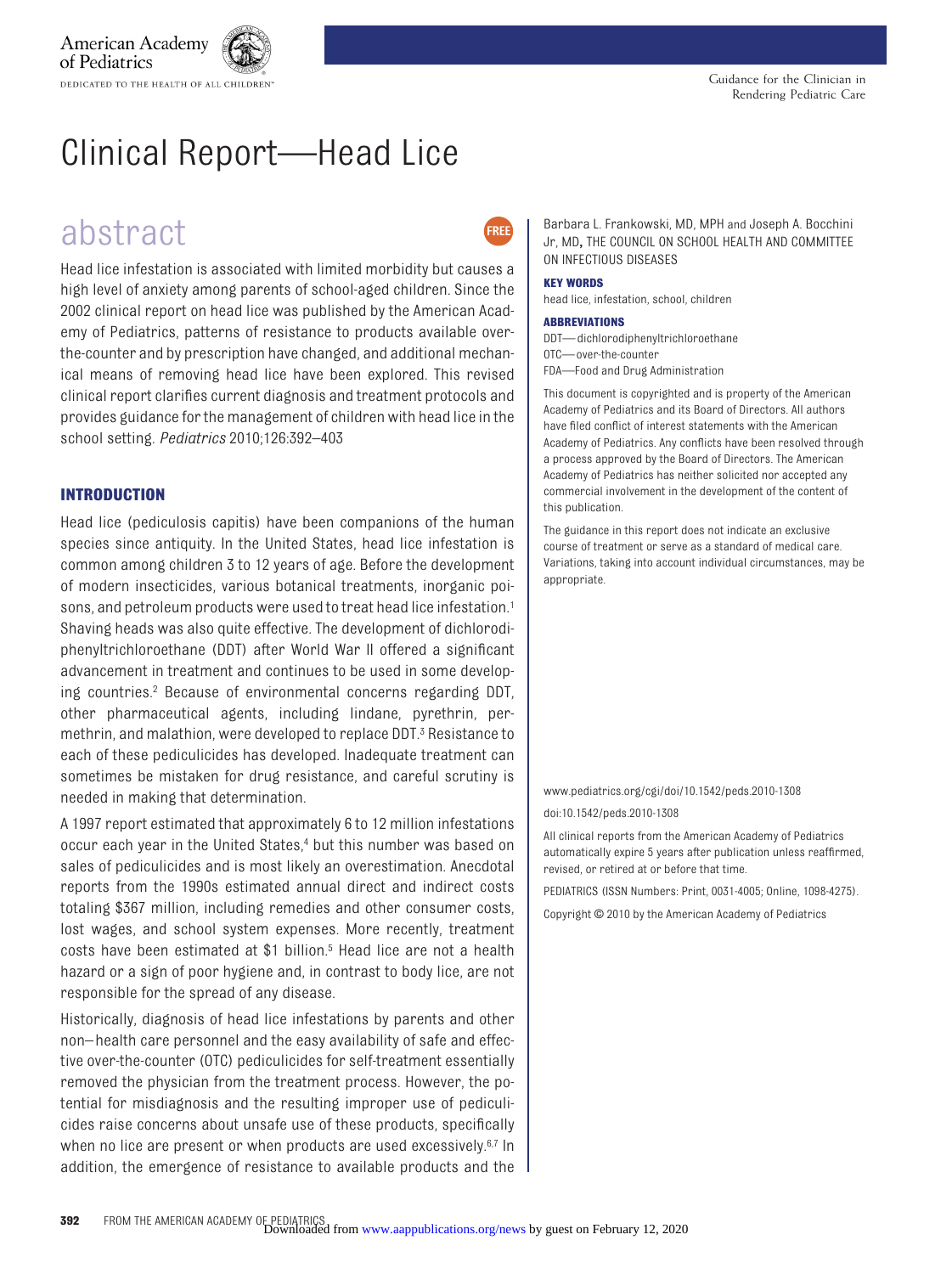development of new products, many without proof of efficacy or safety, call for increased physician involvement in the diagnosis and treatment of head lice. Optimal treatments are safe and effective, rapidly pediculicidal, ovicidal, easy to use, and affordable and incorporate a resistance-prevention strategy.<sup>8</sup> Because lice infestation is so benign, treatments must prove safe to ensure that the adverse effects of therapy are not worse than the infestation.

#### **ETIOLOGIC AGENT**

The adult head louse is 2 to 3 mm long (the size of a sesame seed), has 6 legs, and is usually tan to grayish-white in color. The female lives up to 3 to 4 weeks and, once mature, can lay up to 10 eggs per day. These tiny eggs are firmly attached to the base of the hair shaft within approximately 4 mm of the scalp with a glue-like substance produced by the louse. Viable eggs camouflaged with pigment to match the hair color of the infested person often are seen more easily at the posterior hairline. Empty egg casings (nits) are easier to see because they appear white against darker hair. (Note that some experts refer to "eggs" as containing the developing nymph and use "nits" to refer to empty egg casings; others use the term "nits" to refer to both eggs and the empty casings.) The eggs are incubated by body heat and typically hatch in 8 to 9 days, but hatching can vary from 7 to 12 days depending on whether the ambient climate is hot or cold. Once it hatches, a nymph leaves the shell casing and passes through a total of 3 nymph stages (instars) during the next 9 to 12 days and then reaches the adult stage. The female louse can mate and begin to lay viable eggs approximately 1.5 days after becoming an adult. If not treated, this cycle may repeat itself approximately every 3 weeks.<sup>9</sup> The louse feeds by injecting small amounts of saliva with vasodilatory and anticoagulation properties and sucking tiny amounts of blood from the scalp every few hours. Itching results from sensitization to components of the saliva. With a first case of head lice, itching may not develop for 4 to 6 weeks, because it takes that amount of time for sensitivity to result. Head lice usually survive for less than 1 day away from the scalp at room temperature, and their eggs cannot hatch at an ambient temperature lower than that near the scalp.2

#### **CLINICAL DISEASE**

Head lice, unlike body lice, do not transmit any disease agent.4,10 Itching can develop in a sensitized individual. Rarely, scratching may cause impetigo or other skin infection, which can lead to local adenopathy.

#### **EPIDEMIOLOGY**

In the United States, head lice infestation is most common among preschool- and elementary schoolaged children. Caregivers and household members of people infested with head lice can also be at increased risk. All socioeconomic groups are affected, and head lice infestations are common in many parts of the world. In some remote communities in Central and South America, nearly all inhabitants have at least a few head lice.<sup>11</sup> In Australia, the prevalence in schoolchildren is 13%, with a range between schools of 0% to 28%12; in Brazil, the prevalence is 43% in a slum and 28% in a fishing village13; in China, the prevalence is 14%, with a range of 0% to 52%14; and in the United Kingdom, the prevalence is 2%, with an annual incidence of 37%.15 Head lice infestation is not significantly influenced by hair length or by frequent brushing or shampooing. However, in the United States, where daily brushing is routine for many, infested individuals rarely have more than a dozen live lice, whereas individuals in cultures with different grooming practices often have a hundred or more live lice.

#### **TRANSMISSION**

Lice cannot hop or fly; they crawl. However, there are reports that combing dry hair can build up enough static electricity to physically eject an adult louse from an infested scalp more than 1 m.3 Transmission in most cases occurs by direct contact with the head of an infested individual.<sup>16</sup> Indirect spread through contact with personal belongings of an infested individual (combs, brushes, hats) is much less likely but may occur rarely.<sup>17</sup> Lice found on combs are likely to be injured or dead,<sup>18</sup> and a healthy louse is not likely to leave a healthy head unless there is a heavy infestation.19 This is further illustrated by 2 studies from Australia. In 1 study, examination of carpets on 118 classroom floors found no lice despite more than 14 000 live lice found on the heads of 466 children using these classrooms.20 In a second study, live lice were found on only 4% of pillowcases used by infested volunteers.21 Thus, the major focus of control activities should be to reduce the number of lice on the head and to lessen the risks of head-to-head contact.

#### **DIAGNOSIS**

The gold standard for diagnosing head lice is finding a live louse on the head, which can be difficult because lice avoid light and can crawl quickly. Studies have revealed that diagnosis of infestation by using a louse comb is quicker and more efficient.22 Some experts have suggested using a lubricant (water, oil, or conditioner) to "slow down" the movement of lice and eliminate the possibility of static electricity.23 The tiny eggs may be easier to spot, especially at the nape of the neck or behind the ears, within 1 cm of the scalp. It is important not to confuse eggs or nits with dandruff, hair casts,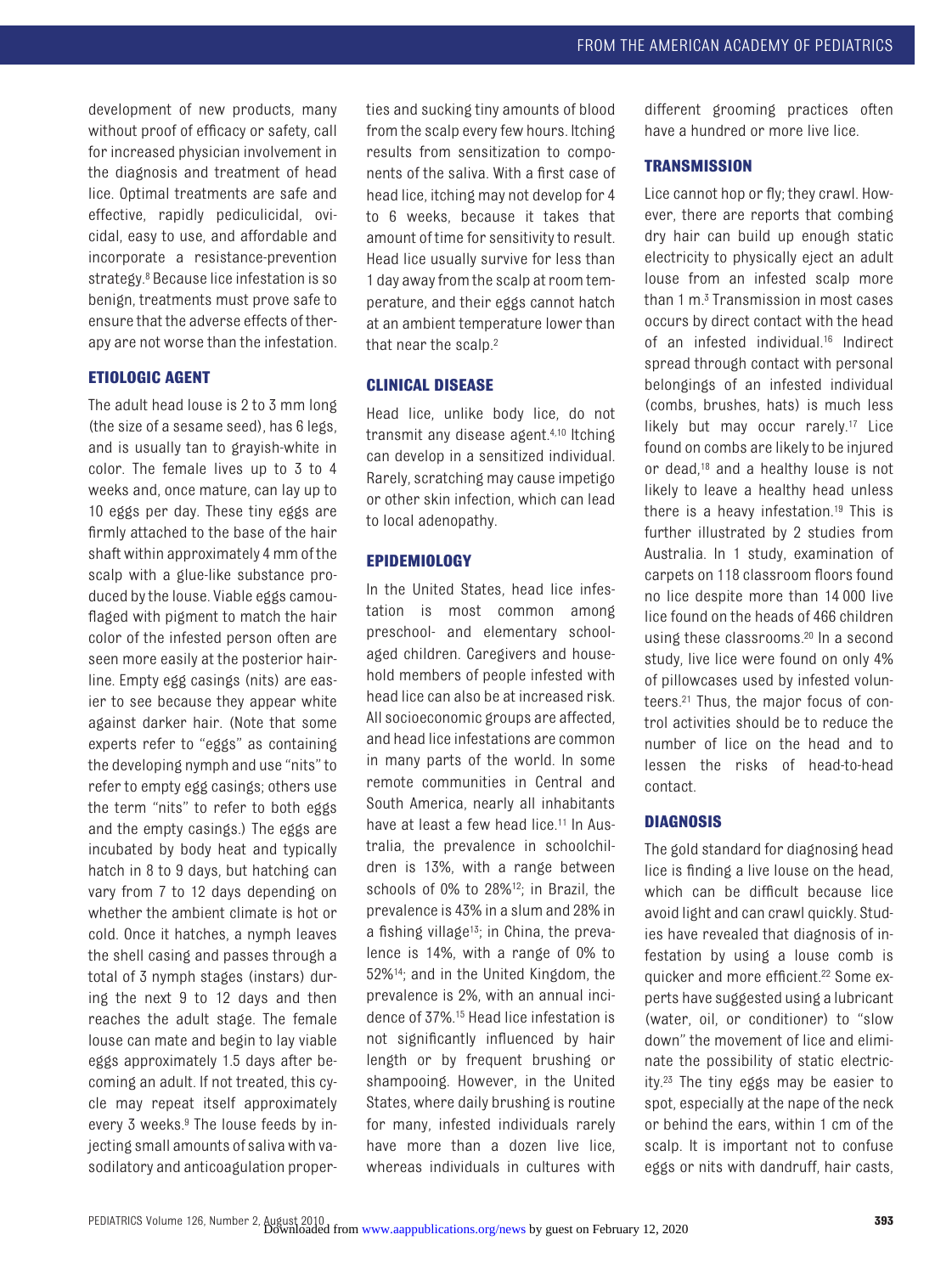or other hair debris, all of which have been misdiagnosed as nits. Nits are more difficult to remove, because they are firmly attached to the hair shaft. It is also important not to confuse live eggs with dead or empty egg cases (nits). Many presumed "lice" and "nits" submitted by physicians, nurses, teachers, and parents to a laboratory for identification were found to be artifacts such as dandruff, hairspray droplets, scabs, dirt, or other insects (eg, aphids blown by the wind and caught in the hair). $7$  In general, eggs found more than 1 cm from the scalp are unlikely to be viable, although some researchers in warmer climates have found viable eggs farther from the scalp.2 A viable egg will develop an "eye spot" that is evident on microscopic examination several days after being laid.2

#### **PREVENTION**

It is probably impossible to prevent all head lice infestations. Young children come into head-to-head contact with each other frequently. It is prudent for children to be taught not to share personal items such as combs, brushes, and hats. However, no one should refuse to wear protective headgear because of fear of head lice. In environments where children are together, adults should be aware of the signs and symptoms of head lice infestation, and infested children should be treated promptly to minimize spread to others.

#### **TREATMENT**

Never initiate treatment unless there is a clear diagnosis of head lice. The ideal treatment for lice would be completely safe, free of harmful chemicals, readily available without a prescription, easy to use, and inexpensive. When recommending a treatment, pediatricians should take into account effectiveness and safety, local patterns of resistance (if known), ease of use,

and cost. Published reviews of available efficacy studies and comparative trials of pediculicides have used different inclusion criteria and reached different conclusions.1,24 A Cochrane review concerning pediculicides was published in 1999 and updated in  $2001^{25}$  but was withdrawn in 2007.<sup>26</sup> and a substantial update is underway. Many of the cited studies were completed before the development of resistance to available pediculicides or were conducted in areas where the lice were naive to pediculicides.

Therapy could be initiated with OTC permethrin 1% or pyrethrins when resistance to these products is not suspected. Malathion 0.5% can be used in people who are 24 months of age or older when resistance to permethrin or pyrethrins is documented or when treatment with these products fails despite their correct use. Other treatments can be considered for people who cannot afford or who wish to avoid pediculicides. The pediatrician (or someone in the community, such as the school nurse) should be skilled in the identification of an active infestation with head lice to avoid treating patients unnecessarily or falsely identifying "resistance" in the community to a certain product. Improper application of the pediculicide should be considered first as a cause of treatment failure.

Finally, it should be noted that these recommendations are intended for use by pediatricians and other practitioners in the United States. Malathion is not available in Canada, and the Canadian Paediatric Society recently updated its position statement on head lice infestation.27 Pediatricians who work in other countries, especially developing countries in which head lice are naive to pediculicides, should use products or methods that are most economical, effective, and safe. The following products and methods can be effective for treating head lice.

#### **Pediculicides**

#### *Permethrin (1%)*

Permethrin has been the most studied pediculicide in the United States and is the least toxic to humans.<sup>1</sup> Introduced in 1986 as a prescription-only treatment, 1% permethrin lotion was approved for OTC use in 1990 and is marketed as a "crème rinse" (Nix [Pfizer Consumer Health Care Group, New York, NY]). One percent permethrin lotion is currently recommended as one of the drugs of choice for head lice.28 Permethrin is a synthetic pyrethroid with extremely low mammalian toxicity. Reported adverse effects include pruritus, erythema, and edema. Permethrin is less allergenic than pyrethrins and does not cause allergic reactions in individuals with plant allergies. The product is applied to damp hair that is first shampooed with a nonconditioning shampoo and then towel dried. It is left on for 10 minutes and then rinsed off. Permethrin leaves a residue on the hair that is designed to kill nymphs emerging from the 20% to 30% of eggs not killed with the first application.29 However, conditioners and silicone-based additives present in almost all currently available shampoos impair permethrin adherence to the hair shaft and reduce its residual effect.8 Therefore, it is suggested that the application be repeated in 7 to 10 days if live lice are seen. Many experts now recommend routine re-treatment, preferably on day 9.8,30 An alternate treatment schedule on days 0, 7, and 13 to 15 has been proposed for nonovicidal products.31 Resistance to 1% permethrin has been reported,8,32–35 but the prevalence of this resistance is not known.

#### *Pyrethrins Plus Piperonyl Butoxide*

Manufactured from natural extracts from the chrysanthemum, pyrethrins are formulated with piperonyl butoxide (RID [Bayer, Morristown, NJ], A-200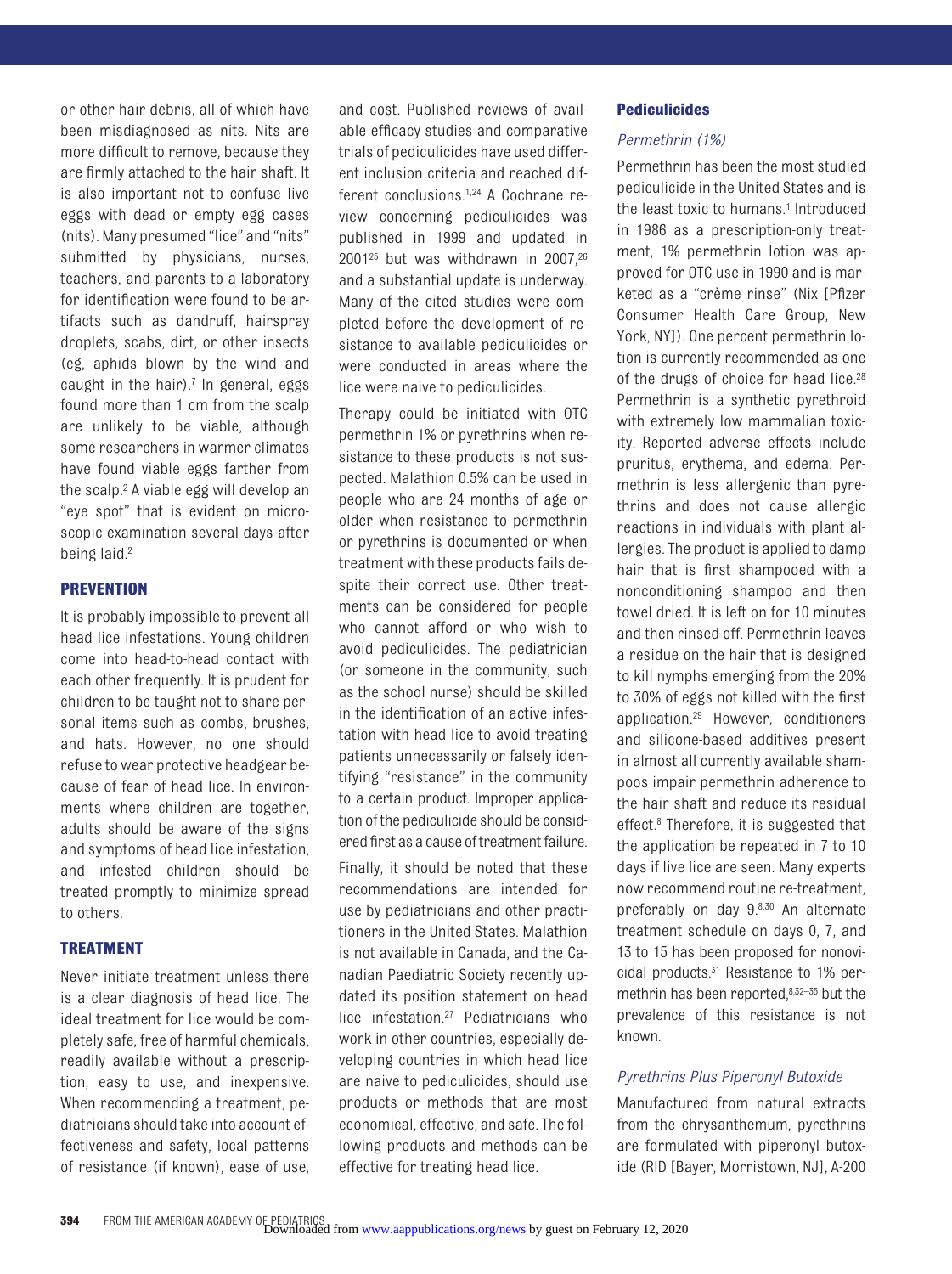[Hogil Pharmaceutical Corp, Purchase, NY], R & C [GlaxoSmithKline, Middlesex, United Kingdom], Pronto [Del Laboratories, Uniondale, NY], Clear Lice System [Care Technologies, Darien, CT]). Pyrethrins are neurotoxic to lice but have extremely low mammalian toxicity. Pyrethrins should be avoided in people who are allergic to chrysanthemums. The labels warn against possible allergic reaction in patients who are sensitive to ragweed, but modern extraction techniques minimize the chance of product contamination, and reports of true allergic reactions have been rare.<sup>36</sup> These products are available in shampoo or mousse formulations that are applied to dry hair and left on for 10 minutes before rinsing out. No residual pediculicidal activity remains after rinsing. In addition, none of these natural pyrethrins are totally ovicidal (newly laid eggs do not have a nervous system for several days); 20% to 30% of the eggs remain viable after treatment.<sup>29</sup> which necessitates a second treatment to kill newly emerged nymphs hatched from eggs that survived the first treatment. Previous recommendations have been to re-treat in 7 to 10 days; however, new evidence based on the life cycle of lice suggests that re-treatment at day 9 is optimal. An alternate schedule of 3 treatments with nonovicidal products on days 0, 7, and 13 to 15 has been proposed.31 Although pyrethrins were extremely effective when introduced in the mid-1980s, recent study results have indicated that efficacy has decreased substantially because of development of resistance.<sup>6</sup> The prevalence of resistance has not been systematically studied but seems to be highly variable from community to community and country to country.

#### *Malathion (0.5%)*

The organophosphate (cholinesterase inhibitor) 0.5% malathion (Ovide [Taro Pharma, Hawthorne, NY]) was reintro-

duced for the treatment of head lice in the United States in 1999 after being taken off the market twice, most recently in 1986, because of problems related to prolonged application time, flammability, and odor. It is available only by prescription as a lotion that is applied to dry hair, left to air dry, then washed off after 8 to 12 hours, although some study results have suggested effectiveness when left on for as short a time as 20 minutes.<sup>37</sup> Head lice in the United Kingdom and elsewhere have shown resistance to malathion preparations, which have been available for decades in those countries.38,39 The current US formulation of malathion (Ovide lotion, 0.5%) differs from the malathion products available in Europe in that it contains terpineol, dipentene, and pine needle oil, which themselves have pediculicidal properties25 and may delay development of resistance. Malathion has high ovicidal activity,29 and a single application is adequate for most patients. However, the product should be reapplied in 7 to 9 days if live lice are still seen. A concern is the high alcohol content of the product (78% isopropyl alcohol), which makes it highly flammable. Patients and their parents, therefore, should be instructed to allow the hair to dry naturally; not to use a hair dryer, curling iron, or flat iron while the hair is wet; and not to smoke near a child receiving treatment. Safety and effectiveness of malathion lotion have not been established in children younger than 6 years, and the product is contraindicated in children younger than 24 months. Because malathion is a cholinesterase inhibitor, there is a theoretical risk of respiratory depression if accidentally ingested, although no such cases have been reported.

#### *Benzyl Alcohol 5%*

Benzyl alcohol 5% (Ulesfia [Sciele Pharma, Atlanta, GA]) was approved by the US Food and Drug Administration

(FDA) in April 2009 for treatment of head lice in children older than 6 months. The product is not neurotoxic and kills head lice by asphyxiation. Two studies demonstrated that more than 75% of the subjects treated were free of lice 14 days after initial treatment. The most common adverse reactions after treatment included pruritus, erythema, pyoderma, and ocular irritation. Benzyl alcohol is available by prescription and is not ovicidal: package instructions state that it is to be applied topically for 10 minutes and repeated in 7 days,<sup>40</sup> although as with other nonovicidal products, consideration should be given to retreating in 9 days or using 3 treatment cycles (days 0, 7, and 13–15), as mentioned previously.

#### *Lindane (1%)*

On the market since 1951 for the medical treatment of lice and scabies, lindane (Kwell [Reed & Carnick, Jersey City, NJ]) is an organochloride that has central nervous system toxicity in humans; several cases of severe seizures in children using lindane have been reported.9,41–44 For the treatment of head lice, it is available only by prescription as a 1% lindane shampoo that should be left on for no more than 4 minutes. and a repeat application should be performed in 9 to 10 days. It has low ovicidal activity (30%–50% of eggs are not killed29), and resistance has been reported worldwide for many years.3,45 For these reasons, it should be used cautiously.30 The FDA has warned that lindane shampoo should only be used for patients who cannot tolerate or whose infestation has failed to respond to first-line treatment with safer medications for the treatment of head lice. The FDA has issued a public health advisory concerning the use of lindane, which emphasized that it is a second-line treatment, is contraindicated for use in neonates, and should be used with extreme caution in chil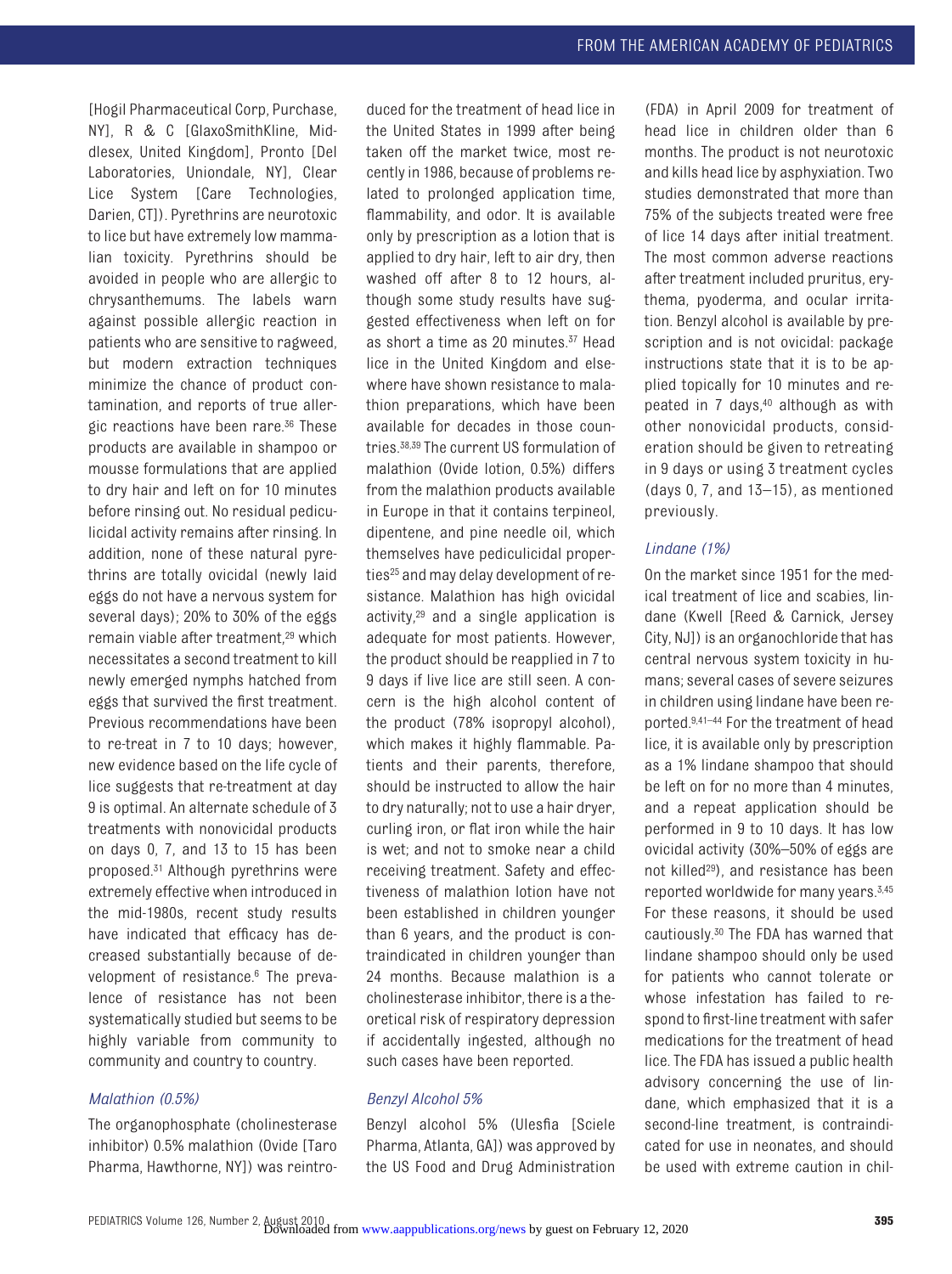dren and in individuals who weigh less than 50 kg (110 lb) and in those who have HIV infection or take certain medications that can lower the seizure threshold.46 Lindane is no longer recommended by the American Academy of Pediatrics (*Red Book* 200947) or the *Medical Letter* for use as a pediculicide. The use of lindane has been banned in California.

#### **Removal of Topical Pediculicides**

All topical pediculicides should be rinsed from the hair over a sink rather than in the shower or bath to limit skin exposure and with warm rather than hot water to minimize absorption attributable to vasodilation.48

#### **Topical Reactions**

Itching or mild burning of the scalp caused by inflammation of the skin in response to topical pharmaceutical agents can persist for many days after lice are killed and is not a reason for re-treatment. Topical corticosteroids and oral antihistamines may be beneficial for relieving these signs and symptoms.

#### **Scabicides Used Off-label for Lice**

#### *Permethrin (5%)*

Five percent permethrin (Elimite [Allergan, Irvine, CA]) is available by prescription only as a cream, usually applied overnight for scabies for infants as young as 2 months. It has anecdotally been recommended for the treatment of head lice that seem to be recalcitrant to other treatments.49 No randomized case-control studies have reported efficacy to date. The results of 1 study suggested that lice resistant to 1% permethrin will not succumb to higher concentrations.<sup>34</sup> Permethrin 5% is not currently approved by the FDA for use as a pediculicide.

#### *Crotamiton (10%)*

This product is available by prescription only as a lotion (Eurax [WestwoodSquibb Pharmaceuticals, Buffalo, NY]), usually used to treat scabies. One study showed it to be effective against head lice when applied to the scalp and left on for 24 hours before rinsing out.50 Other reports have suggested that 2 consecutive nighttime applications safely eradicate lice from adults.51 Safety and absorption in children, adults, and pregnant women have not been evaluated. Crotamiton is not currently approved by the FDA for use as a pediculicide.

#### **Oral Agents Used Off-Label for Lice**

#### *Ivermectin*

This product (Stromectol [Merck & Co, West Point, PA]) is an anthelmintic agent structurally similar to macrolide antibiotic agents but without antibacterial activity. A single oral dose of 200  $\mu$ g/kg, repeated in 10 days, has been shown to be effective against head lice.52,53 Most recently, a single oral dose of 400  $\mu$ g/kg repeated in 7 days has been shown to be more effective than 0.5% malathion lotion.54 Ivermectin may cross the blood/brain barrier and block essential neural transmission; young children may be at higher risk of this adverse drug reaction. Therefore, ivermectin should not be used for children who weigh less than 15 kg.55,56 Ivermectin is also available as a 1% topical preparation that is applied for 10 minutes and has shown promising results that warrant further testing.<sup>6</sup> However, neither form of ivermectin is currently approved by the FDA as a pediculicide.

#### *Sulfamethoxazole-Trimethoprim*

The oral antibiotic agent sulfamethoxazoletrimethoprim (Septra [GlaxoSmith-Kline], Bactrim [Roche Laboratories, Nutley, NJ], and generic cotrimoxazole) has been cited as effective against head lice.57 It is postulated that this antibiotic agent kills the symbiotic bacteria in the gut of the louse or perhaps has a direct toxic effect on the louse. The results of 1 study indicated increased effectiveness when sulfamethoxazole-trimethoprim was given in combination with permethrin 1% when compared with permethrin 1% or sulfamethoxazole-trimethoprim alone; however, the treatment groups were small.<sup>58</sup> Rare severe allergic reactions (Stevens-Johnson syndrome) to this medication make it a potentially undesirable therapy if alternative treatments exist.9 It is not currently approved by the FDA for use as a pediculicide.

#### **"Natural" Products**

Essential oils have been widely used in traditional medicine for the eradication of head lice, but because of the variability of their constitution, the effects may not be reproducible.59 Several products are marketed for treatment of head lice and are in wide use. As natural products, they are not required to meet FDA efficacy and safety standards for pharmaceuticals. Hair-Clean 1-2-3 (Quantum Health, Eugene, OR) [anise, ylang-ylang, coconut oils, and isopropyl alcohol] was found to be at least as effective as the permethrin product Nix by 1 investigator.2 Although many plants naturally produce insecticides for their own protection that may be synthesized for use by humans, such as pyrethroids, some of these insecticidal chemicals produce toxic effects as well. The safety and efficacy of herbal products are currently not regulated by the FDA the same as medications.

#### **Occlusive Agents**

Occlusive agents applied to suffocate the lice are widely used but have not been evaluated for effectiveness in randomized, controlled trials. A "petrolatum shampoo" consisting of 30 to 40 g of standard petroleum jelly massaged on the entire surface of the hair and scalp and left on overnight with a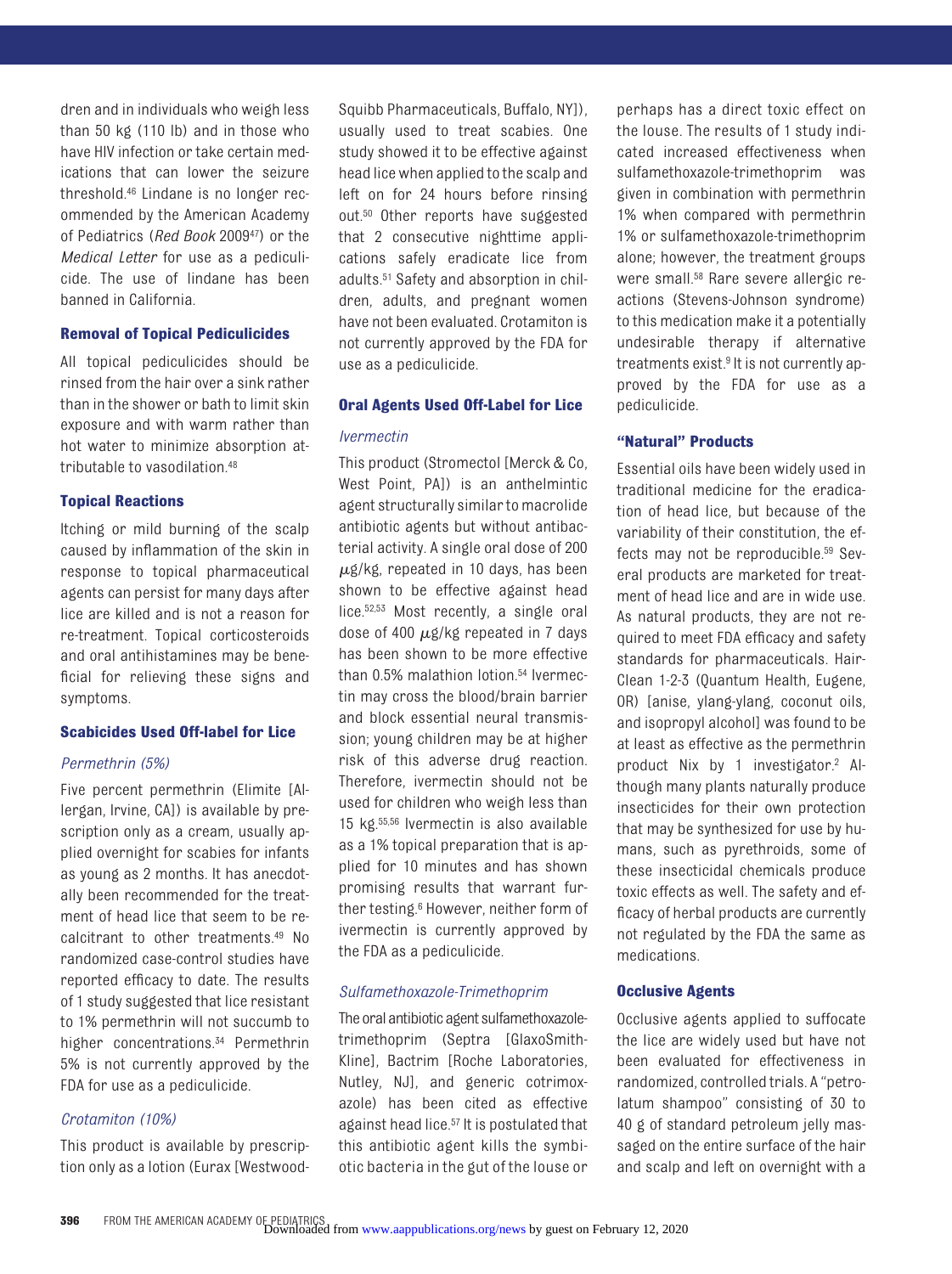shower cap has been suggested. Diligent shampooing is usually necessary for at least the next 7 to 10 days to remove the residue. It is thought that the viscous substance obstructs the respiratory spiracles of the adult louse as well as the holes in the operculum of the eggs and blocks efficient air exchange.<sup>60</sup> Another interpretation is that the intense, daily attention to hair grooming results in removal of all the lice and nits. Hair pomades are easier to remove but may not kill eggs, and treatment should be repeated weekly for 4 weeks.<sup>61</sup> Other occlusive substances have been suggested (mayonnaise, tub margarine, herbal oils, olive oil), but to date, only anecdotal information is available concerning effectiveness. One study that examined several "home remedies" (vinegar, isopropyl alcohol, olive oil, mayonnaise, melted butter, and petroleum jelly) revealed that the use of petroleum jelly caused the greatest egg mortality, allowing only 6% to hatch.<sup>62</sup>

A 2004 study reported a 96% "cure" rate with a suffocation-based pediculicide lotion applied to the hair, dried on with a hand-held hair dryer, left on overnight, and washed out the next morning. The process must be repeated once per week for 3 weeks. The product contained no neurotoxins and did not require nit removal or extensive house cleaning.<sup>63</sup> The study was criticized for being uncontrolled, with no blinding, randomization, or comparison group.64 The lotion used in the study was later identified as Cetaphil cleanser [Galderma Laboratories, Fort Worth, TX],<sup>65</sup> and instructions for its use are available on the Internet.<sup>66</sup> It has not been approved by the FDA for use as a pediculicide.

Dimethicone lotion (4% long-chain linear silicone in a volatile silicone base) in two 8-hour treatments 1 week apart eradicated head lice in 69% of participants in the United Kingdom.67 In

the United States, the OTC product LiceMD (Combe Inc, White Plains, NY) contains dimethicone. Isopropyl myristate 50% (Resultz [Nycomed Canada Inc, Oakville, Ontario, Canada]), a hair rinse that dissolves the waxy exoskeleton of the louse, which leads to dehydration and death of the louse, has recently become available in Canada.<sup>68,69</sup>

#### **Desiccation**

The LouseBuster is a custom-built machine (available commercially in late 2009) that uses one 30-minute application of hot air in an attempt to desiccate the lice. One study showed that subjects had nearly 100% mortality of eggs and 80% mortality of hatched lice.70 The machine is expensive, and the operator requires special training in its use. A regular blow-dryer should not be used in an attempt to accomplish this result, because investigators have shown that wind and blow-dryers can cause live lice to become airborne and, thus, potentially spread to others in the vicinity.

#### **Other Agents**

Flammable or toxic substances such as gasoline or kerosene should never be used. Products intended for animal use should not be used to treat head lice in humans.

#### **Manual Removal**

Removal of nits immediately after treatment with a pediculicide is not necessary to prevent spread, because only live lice cause an infestation. Individuals may want to remove nits for aesthetic reasons or to decrease diagnostic confusion. Because none of the pediculicides are 100% ovicidal, manual removal of nits (especially the ones within 1 cm of the scalp) after treatment with any product is recommended by some. Nit removal can be difficult and tedious.71 Fine-toothed "nit combs" are available to make the process easier.72,73 Studies have suggested that lice removed by combing and brushing are damaged and rarely survive.<sup>16</sup> In the United Kingdom, community campaigns have been launched using "bug-buster" combs and ordinary shampoo,74,75 with everyone being instructed to shampoo hair twice per week for 2 weeks and to vigorously comb out wet hair each time. The wet hair seems to slow down the lice. Combing dry hair does not seem to have the same effect; a study conducted in Australia in which children combed their hair daily at school with an ordinary comb determined that it was not effective.<sup>76</sup> Some have postulated that vigorous dry combing or brushing in close quarters may even spread lice by making them airborne via static electricity. One study showed that manual removal is not as effective as pediculicides and does not improve results, even when used as an adjunct to pediculicide treatment.<sup>77</sup>

There are battery-powered "electronic" louse combs with oscillating teeth (Quantum MagiComb) that claim to remove live lice and nits as well as combs that resemble small "bug zappers" (LiceGuard Robi-Comb [ARR Health Technologies, Needham, MA]) that claim to kill live lice.<sup>78</sup> No randomized, case-controlled studies have been performed with either type of comb. Their instructions warn not to use on people with a seizure disorder or a pacemaker.

Some products are available that claim to loosen the "glue" that attaches nits to the hair shaft, thus making the process of "nit-picking" easier. Vinegar or vinegar-based products (Clear Lice Egg Remover Gel [Care Technologies]) are intended to be applied to the hair for 3 minutes before combing out the nits. No clinical benefit has been demonstrated.9,61 This product has not been tested with and is not recommended for use with permethrin, because it may interfere with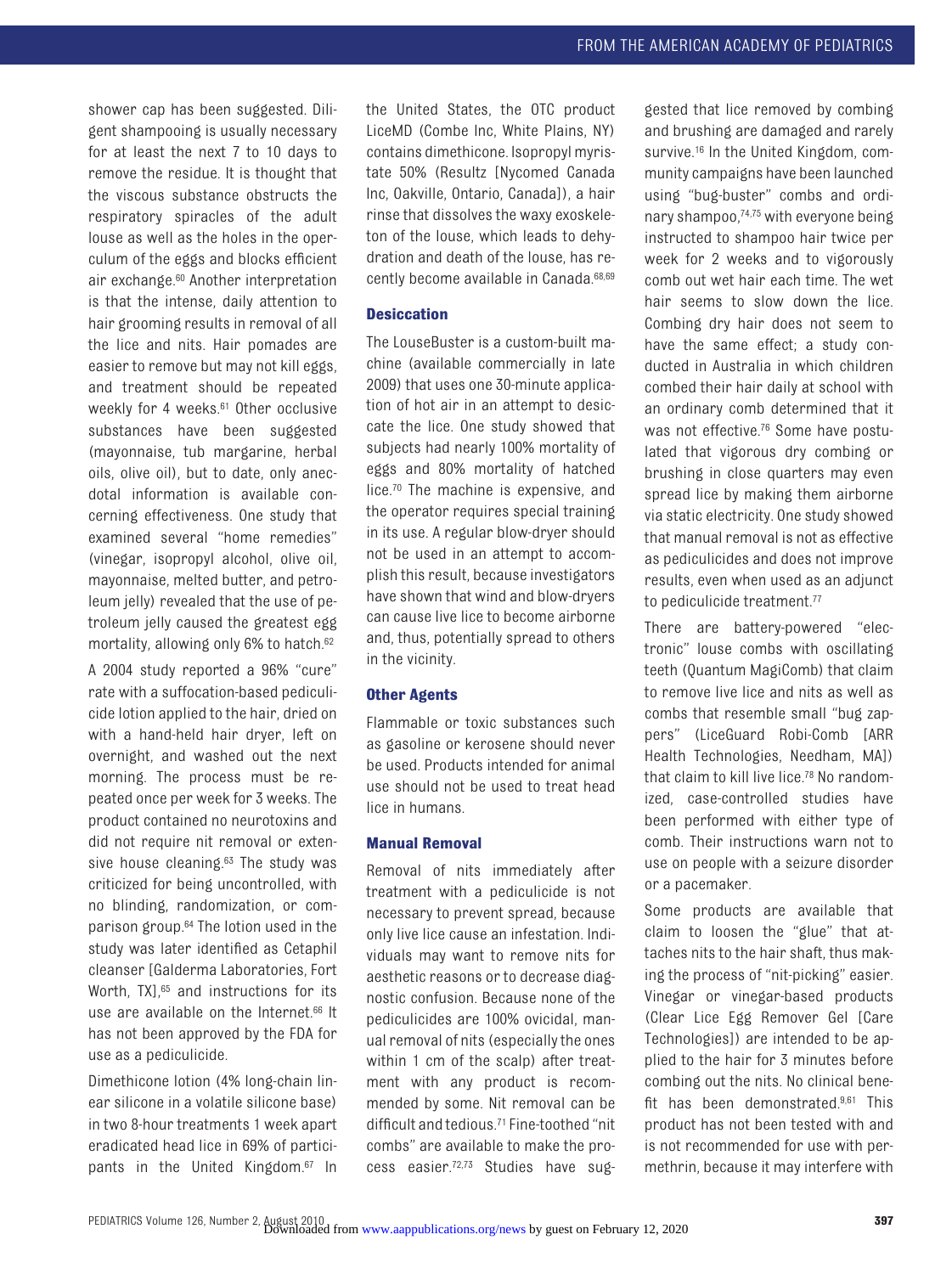permethrin's residual activity. A variety of other products, from acetone and bleach to vodka and WD-40 (WD-40 Company, San Diego, CA), have proved to be ineffective in loosening nits from the hair shaft $61$  and present an unacceptable risk to the patient. It seems that nature has protected the louse by making the nit sheath similar in composition to the hair, so that agents designed to unravel the nit sheath can also damage human hair.79

Although effective for removing lice and eggs, shaving the head generally is not recommended, because it can be distressing to a child or parent.

#### **New Products**

As new products are introduced, it is important to consider effectiveness, safety, expense, availability, patient preference, and ease of application. Assessment of the severity of the infestation, the number of recurrences, the local levels of resistance to available pediculicides, and the potential for transmission are also critical when recommending newer products.35

#### **Pediculicide Resistance**

No currently available pediculicide is 100% ovicidal, and resistance to lindane, pyrethrins, permethrin, and the UK formulation of malathion has been reported.38,39,41,80–83 This resistance is not unanticipated, because insects develop resistance to products over time. The actual prevalence of resistance to particular products is not known and can be regional. It is important that health care professionals recommend safe and effective products. When faced with a persistent case of head lice after using a pharmaceutical pediculicide, health care professionals must consider several possible explanations, including:

- misdiagnosis (no active infestation or misidentification);
- lack of adherence (patient unable

or unwilling to follow treatment protocol);

- inadequate treatment (not using sufficient product to saturate hair);
- reinfestation (lice reacquired after treatment);
- lack of ovicidal or residual killing properties of the product (eggs not killed can hatch and cause self-reinfestation); and/or
- resistance of lice to the pediculicide.

If resistance is proven, and an active infestation is documented, benzyl alcohol 5% can be prescribed if the patient is older than 6 months, or malathion 0.5% can be prescribed if the patient is older than 24 months if safe use can be reasonably ensured. For younger patients, or if the parent cannot afford or does not wish to use a pediculicide, manual removal via wet combing or an occlusive method may be recommended, with emphasis on careful technique and the use of 2 to 4 properly timed treatment cycles.

#### **ENVIRONMENTAL INTERVENTIONS**

If a person is identified with head lice, all household members should be checked for head lice, and those with live lice or nits within 1 cm of the scalp should be treated. In addition, it is prudent to treat family members who share a bed with the person with infestation, even if no live lice are found. Fomite transmission is less likely than transmission by head-to-head contact9; however, it is prudent to clean hair care items and bedding used by the individual with infestation. One study revealed that head lice can transfer to pillowcases at night, but the incidence is low (4%). Changing just the pillowcase could minimize this risk of head lice transmission.21 Only items that have been in contact with the head of the person with infestation in the 24 to 48 hours before treatment

should be considered for cleaning, given the fact that louse survival off the scalp beyond 48 hours is extremely unlikely. Such items may include clothing, headgear, furniture, carpeting, and rugs. Washing, soaking, or drying items at temperatures greater than 130°F will kill stray lice or nits. Furniture, carpeting, car seats, and other fabrics or fabric-covered items can be vacuumed. Although head lice are able to survive for prolonged periods in chlorinated water, it is unlikely that there is a significant risk of transmission in swimming pools. One study revealed that submerged head lice became immobile and remained in place on 4 people infested with head lice after 30 minutes of swimming.84 Pediculicide spray is not necessary and should not be used. Viable nits are unlikely to incubate and hatch at room temperatures; if they did, the nymphs would need to find a source of blood for feeding within hours of hatching. Although it is rarely necessary, items that cannot be washed can be bagged in plastic for 2 weeks, a time when any nits that may have survived would have hatched and nymphs would die without a source for feeding. Herculean cleaning measures are not beneficial.

#### **CONTROL MEASURES IN SCHOOLS**

#### **Screening**

Screening for nits alone is not an accurate way of predicting which children are or will become infested, and screening for live lice has not been proven to have a significant effect on the incidence of head lice in a school community over time.2,12,24 In addition, such screening has not been shown to be cost-effective. In a prospective study of 1729 schoolchildren screened for head lice, only 31% of the 91 children with nits had concomitant live lice. Only 18% of those with nits alone converted to having an active infestation during 14 days of observation.<sup>85</sup>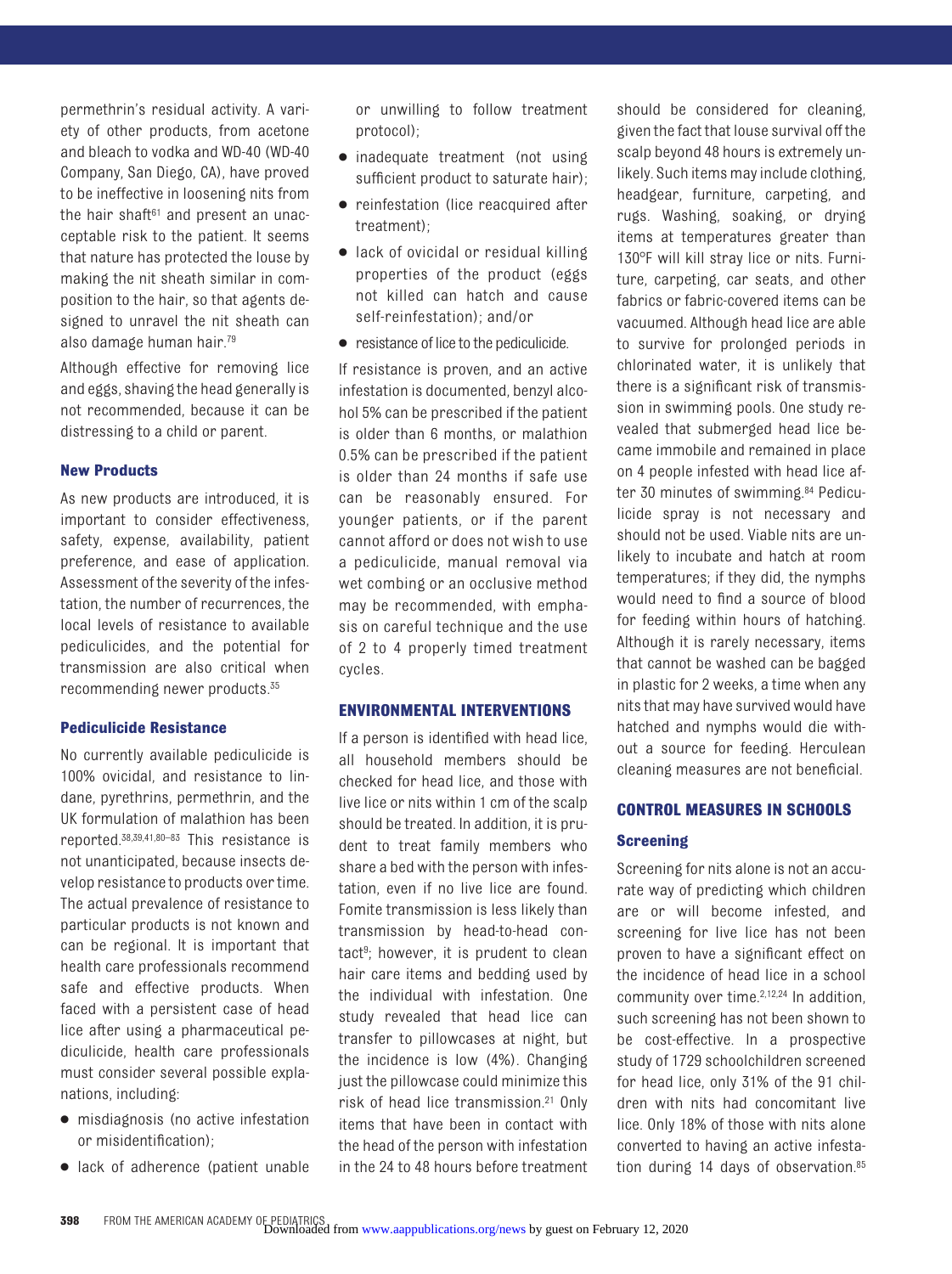Although children with at least 5 nits within 1 cm of the scalp were significantly more likely to develop an infestation than were those with fewer nits (32% vs 7%), only one-third of the children at higher risk converted to having an active infestation. School exclusion of children with nits alone would have resulted in many of these children missing school unnecessarily. In addition, head lice infestations have been shown to have low contagion in classrooms.86 Using anecdotal information that described the implementation of a "zero-tolerance" program at an elementary school, 1 source reported an average of 20 missed days per student dismissed for infestation.5 Another study evaluated how often schoolchildren were inappropriately diagnosed and treated. Children without infestation received applications of pyrethroid-based OTC products almost as often as children with active infestations (62% vs 70%). Noninfested children were excluded from school because of presumed lice infestation more frequently than were children who were infested.<sup>7</sup> The results of several descriptive studies have suggested that education of parents in diagnosing and managing head lice may be helpful.86–89 Because of the lack of evidence of efficacy, routine classroom or school-wide screening should be discouraged.

It may be useful to provide information periodically about the diagnosis, treatment, and prevention of head lice to the families of all children. Parents should be encouraged to check their children's heads for lice regularly and if the child is symptomatic. School screenings do not take the place of these more careful parental checks.18,89–91 It may be helpful for the school nurse or other trained person to check a student's head if he or she is demonstrating symptoms.

#### **Management on the Day of Diagnosis**

Because a child with an active head lice infestation likely has had the infestation for 1 month or more by the time it is discovered and poses little risk to others from the infestation, he or she should remain in class but be discouraged from close direct head contact with others. If a child is diagnosed with head lice, confidentiality must be maintained. The child's parent or guardian should be notified that day by telephone or by having a note sent home with the child at the end of the school day stating that prompt, proper treatment of this condition is in the best interest of the child and his or her classmates. Common sense should prevail when deciding how "contagious" an individual child may be (a child with hundreds versus a child with 2 live lice). It may be prudent to check other children who were most likely to have had direct head-to-head contact with the infested child. In an elementary school, 1 way to deal with the problem is to notify the parents or guardians of children in an infested child's classroom, encouraging all children to be checked at home and treated, if appropriate, before returning to school the next day. Some experts argue that because of the relatively high prevalence of head lice in young school-aged children, it may make more sense to alert parents only if a high percentage of children in a classroom are infested. Other experts feel strongly that these "alert letters" cause unnecessary public alarm and reinforce the notion that a head lice infestation indicates a failure on the school's part rather than a community problem.92 However, studies examining the efficacy of alert letters are not available; consequently, some schools choose to design guidelines that they believe best meet the needs of their student population, understanding that although

a head lice infestation may not pose a public health risk, it may create a public relations dilemma for a school.

#### **Criteria for Return to School**

A child should not be restricted from school attendance because of lice, because head lice have low contagion within classrooms.<sup>86</sup> Some schools have had "no-nit" policies under which a child was not allowed to return to school until all nits were removed. However, most researchers agree that no-nit policies should be abandoned.93 International guidelines established in 2007 for the effective control of head lice infestations stated that no-nit policies are unjust and should be discontinued, because they are based on misinformation rather than objective science.<sup>94</sup> The American Academy of Pediatrics and the National Association of School Nurses<sup>95</sup> discourage no-nit policies. However, nit removal may be considered for the following reasons:

- nit removal can decrease diagnostic confusion;
- nit removal can decreasethe possibility of unnecessary re-treatment; and
- some experts recommend removal of nits within 1 cm of the scalp to decrease the small risk of self-reinfestation.

A knowledgeable school nurse, if present, can perform a valuable service by rechecking a child's head if requested to do so by a parent. In addition, the school nurse can offer extra help to families of children who are repeatedly or chronically infested. In rare instances, it may be helpful to make home visits or involve public health nurses to ensure that treatment is being conducted effectively. No child should be allowed to miss valuable school time because of head lice. Numerous anecdotal reports exist of children missing weeks of school and even being forced to repeat a grade because of head lice.2,7,9,91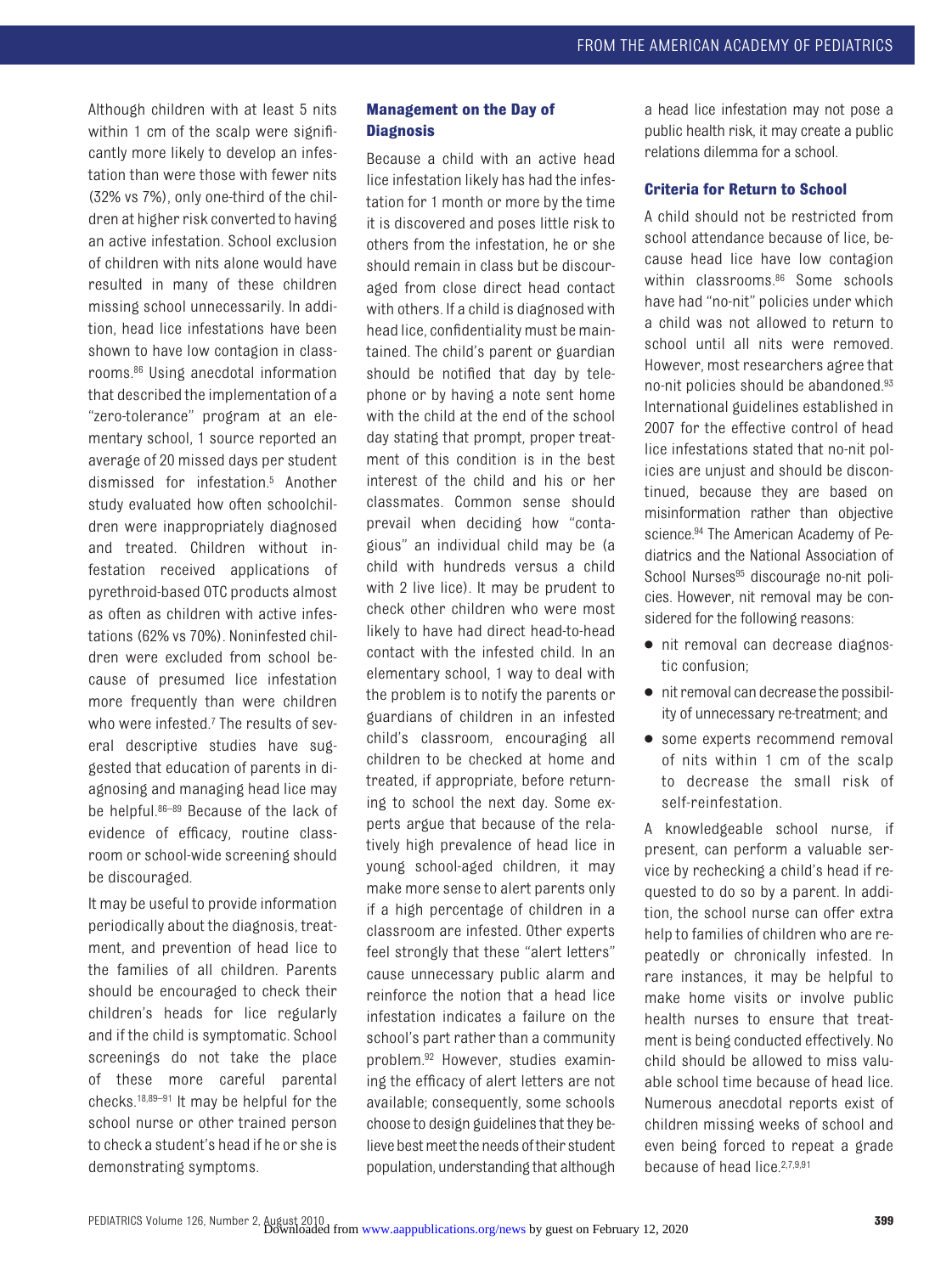#### **Reassurance of Parents, Teachers, and Classmates**

The school can be most helpful by making available accurate information about the diagnosis, treatment, and prevention of head lice in an understandable form to the entire school community. Information sheets in different languages and visual aids for families with limited literacy skills should be made available by schools and/or local health departments. If pediatricians and schools take the lead and react calmly, parents will be able to focus on appropriate treatment without becoming unduly upset.

#### **Child Care and "Sleepover" Camps**

Little information is available on the incidence and control of head lice outside of the school-aged population and outside of school. Because head lice are most readily transmitted by direct head-to-head contact, child care centers and camps where children share sleeping quarters may allow for easier spread. Reminding parents of the importance of carefully checking a child's head before and after a sleepover experience may be helpful.

#### **SUMMARY OF KEY POINTS**

- 1. No healthy child should be excluded from or allowed to miss school time because of head lice. No-nit policies for return to school should be abandoned.
- 2. Pediatricians should be knowledgeable about head lice infestations and treatments; they should take an active role as information resources for families, schools, and other community agencies.
- 3. Unless resistance to these products has been proven in the community, 1% permethrin or pyrethrins can be used for treatment of active infestations.
- 4. Instructions on the proper use of products should be carefully com-

municated. Because current products are not completely ovicidal, applying the product at least twice, at proper intervals, is recommended if permethrin or pyrethrin products are used or if live lice are seen after malathion therapy. Manual removal of nits immediately after treatment with a pediculicide is not necessary to prevent spread. In the school setting, nit removal may be considered to decrease diagnostic confusion.

- 5. If resistance to available OTC products has been proven in the community, if the patient is too young, or if parents do not wish to use a pediculicide, consider recommending "wet-combing" or an occlusive method (such as petroleum jelly or Cetaphil), with emphasis on careful technique, and repeating for at least 2 weekly cycles.
- 6. Benzyl alcohol 5% can be used for children older than 6 months, or malathion 0.5% can be used for children 2 years old or older, in areas where resistance to permethrin or pyrethrins has been demonstrated or for a patient with a documented infestation that has failed to respond to appropriately administered therapy with permethrin or pyrethrins.
- 7. New products should be evaluated for safety and effectiveness.
- 8. School personnel involved in detection of head lice infestation should be appropriately trained. The importance and difficulty of correctly diagnosing an active head lice infestation should be emphasized. Schools should examine any licerelated policies they have with this in mind.
- 9. Head lice screening programs have not been proven to have a significant effect over time on the incidence of head lice in the school setting and are not cost-

effective. Parent education programs may be helpful in the management of head lice in the school setting.

#### **LEAD AUTHORS**

Barbara L. Frankowski, MD, MPH Joseph A. Bocchini, MD

#### **COUNCIL ON SCHOOL HEALTH EXECUTIVE COMMITTEE, 2006 –2010**

Robert D. Murray, MD, Chairperson Barbara L. Frankowski, MD, MPH, Immediate Past Chairperson Linda M. Grant, MD, MPH Harold Magalnick, MD Michele M. Roland, MD Cynthia Mears, MD Rani S. Gereige, MD, MPH Jeffrey H. Lamont, MD George J. Monteverdi, MD Evan G. Pattishall III, MD Lani S. M. Wheeler, MD Cynthia DiLaura Devore, MD Stephen E. Barnett, MD Wendy Anderson, MD Jeffrey Okamoto, MD Mark Minier, MD Breena Holmes, MD

#### **LIAISONS**

Monique Collier, MD *– Section on Residents* Alex B. Blum, MD *– Section on Residents* Sandi Delack, RN, MEd, NCSN *– National Association of School Nurses* Linda Davis-Alldritt, RN, MA, PHN, FNASN *– National Association of School Nurses* Donna Mazyck, MS, RN *– National Association of School Nurses* Mary Vernon-Smiley, MD *– Centers for Disease*

*Control and Prevention*

Robert Wallace, MD *– Independent School Health Association*

#### **STAFF**

Madra Guinn-Jones, MPH

#### **COMMITTEE ON INFECTIOUS DISEASES, 2006 –2010**

Joseph A. Bocchini, MD, Chairperson Michael T. Brady, MD, Vice-chairperson Robert S. Baltimore, MD Henry H. Bernstein, DO John S. Bradley, MD Carrie L. Byington, MD Penelope H. Dennehy, MD Margaret C. Fisher, MD Robert W. Frenck Jr, MD Mary P. Glode, MD Mary Anne Jackson, MD Harry L. Keyserling, MD David W. Kimberlin, MD Julia A. McMillan, MD Walter A. Orenstein, MD Lorry G. Rubin, MD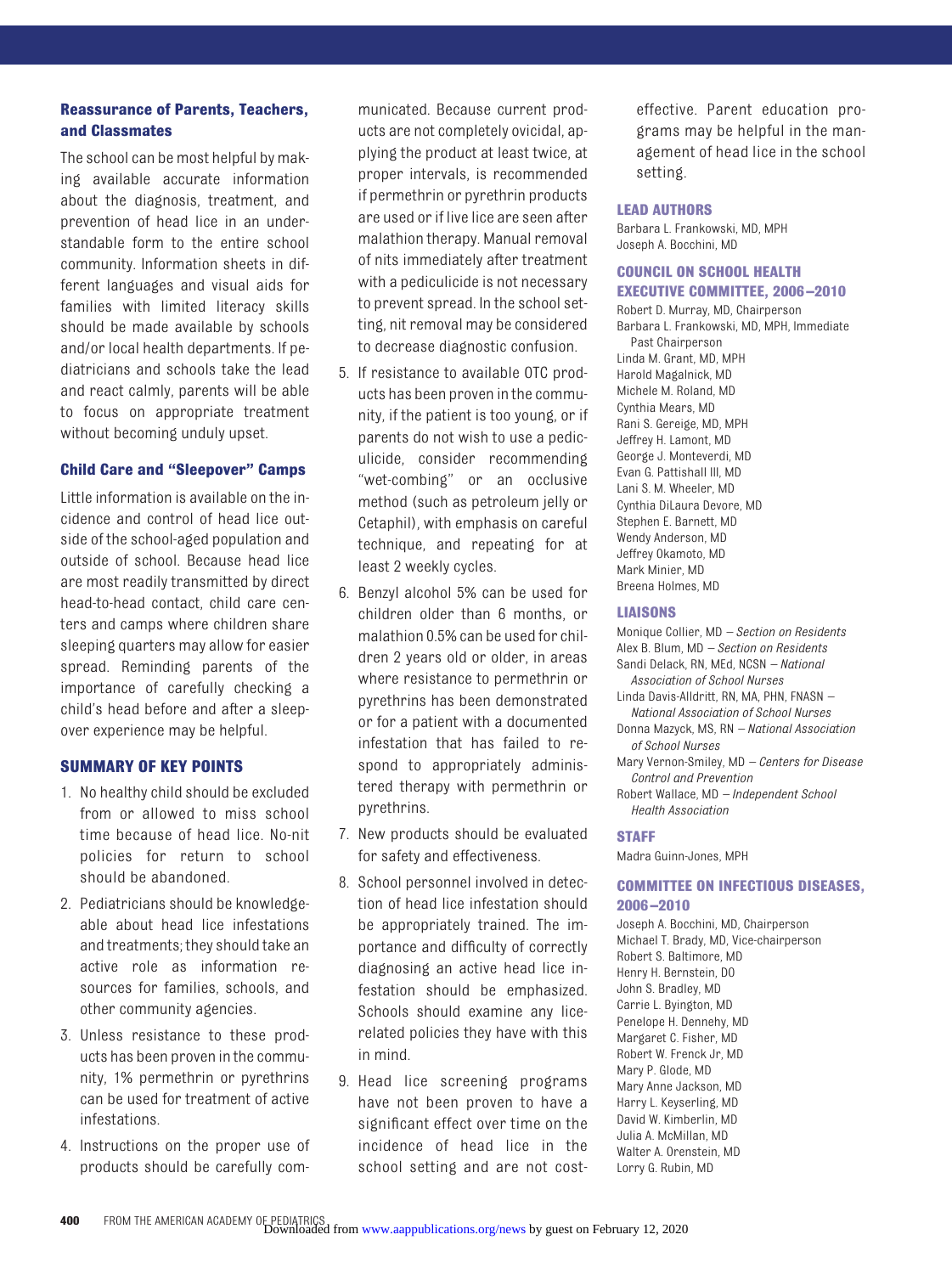Gordon E. Schutze, MD Rodney E. Willoughby, MD

#### **LIAISONS**

- Beth P. Bell, MD, MPH  *Centers for Disease Control and Prevention*
- Robert Bortolussi, MD  *Canadian Paediatric Society*
- Richard D. Clover, MD  *American Academy of Family Physicians*

Marc A. Fischer, MD *– Centers for Disease Control and Prevention*

#### **REFERENCES**

- 1. Jones KN, English JC 3rd. Review of common therapeutic options in the US for the treatment of pediculosis capitis. *Clin Infect Dis.* 2003;36(11):1355–1361
- 2. Meinking TA. Infestations. *Curr Probl Dermatol.* 1999;11:73–120
- 3. Burgess IF. Human lice and their management. *Adv Parasitol.* 1995;36:271–342
- 4. Gratz NG. *Human Lice: Their Prevalence, Control and Resistance to Insecticides—A Review, 1985–1997.* Geneva, Switzerland: World Health Organization, Division of Control of Tropical Diseases, WHO Pesticide Evaluation Scheme; 1997
- 5. Hansen RC, O'Haver J. Economic considerations associated with *Pediculus humanus capitis* infestation. *Clin Pediatr (Phila).* 2004;43(6):523–527
- 6. Burkhart CG. Relationship of treatmentresistant head lice to the safety and efficacy of pediculicides.*Mayo Clin Proc.* 2004;79(5): 661– 666
- 7. Pollack RJ, Kiszewski AE, Spielman A. Overdiagnosis and consequent mismanagement of head louse infestations in North America. *Pediatr Infect Dis J.* 2000;19(8): 689 – 693
- 8. Meinking TL, Serrano L, Hard B, et al. Comparative in vitro pediculicidal efficacy of treatments in a resistant head lice population on the US. *Arch Dermatol.* 2002;138(2): 220 –224
- 9. Meinking T, Taplin D. Infestations. In: Schachner LA, Hansen RC, eds. *Pediatric Dermatology*. 2nd ed. New York, NY: Churchill Livingstone; 1995:1347–1392
- 10. Elston DM. Drugs used in the treatment of pediculosis. *J Drug Dermatol.* 2005;4(2): 207–211
- 11. Burgess IF, Pollack RJ, Taplin D. Cutting through controversy: special report on the treatment of head lice. In: The Treatment of Head Lice. Englewood, CO: Postgraduate Institute for Medicine; 2003:3–13
- 12. Counahan M, Andrews R, Buttner P, et al.
- Bruce G. Gellin, MD, MPH  *National Vaccine Program Office*
- Richard L. Gorman, MD  *National Institutes of Health*
- Lucia Lee, MD  *Food and Drug Administration* R. Douglas Pratt, MD *– Food and Drug*
- *Administration* Jennifer S. Read, MD, MS, MPH, DTM&H *–*
- *National Institutes of Health*
- Jeffrey R. Starke, MD  *American Thoracic Society*
- Jack T. Swanson, MD  *AAP Committee on Practice and Ambulatory Medicine*

Head lice prevalence in primary schools in Victoria, Australia. *J Paediatr Child Health.* 2004;40(11):616 – 619

- 13. Heukelbach J, Wilcke T, Winter B, et al. Epidemiology and morbidity of scabies and pediculosis capitis in resource-poor communities in Brazil. *Br J Dermatol.* 2005;153(1): 150 –156
- 14. Fan CK, Liao CW, Wu MS, et al. Prevalence of *Pediculus capitis* infestation among school children of Chinese refugees residing in mountainous areas of northern Thailand [published correction appears in *Kaohsiung J Med Sci*. 2004;20(6):following table of contents]. *Kaohsiung J Med Sci.* 2004;20(4): 183–187
- 15. Harris J, Crawshaw JG, Millership S. Incidence and prevalence of head lice in a district health authority area. *Commun Dis Public Health.* 2003;6(3):246 –249
- 16. Chunge RN, Scott FE, Underwood JE, Zavarella KJ. A review of the epidemiology, public health importance, treatment and control of head lice. *Can J Public Health.* 1991;82(3):196 –200
- 17. Burkhart CN, Burkhart CG. Fomite transmission in head lice. *J Am Acad Dermatol.* 2007; 56(6):1044 –1047
- 18. Chunge RN, Scott FE, Underwood JE, Zavarella KJ. A pilot study to investigate transmission of head lice. *Can J Public Health.* 1991;82(3):207–208
- 19. Maunder JW. Human lice: some basic facts and misconceptions. *Bull Pan Am Health Organ.* 1985;19(2):194 –197
- 20. Speare R, Thomas G, Cahill C. Head lice are not found on floors in primary school classrooms. *Aust N Z J Public Health.* 2002;26(3): 208 –211
- 21. Speare R, Cahill C, Thomas G. Head lice on pillows, and strategies to make a small risk even less. *Int J Dermatol.* 2003;42(8): 626 – 629
- 22. Mumcuoglu KY, Friger M, Ioffe-Uspensky I, Ben-Ishai F, Miller J. Louse comb versus di-

#### **EX OFFICIO**

Carol J. Baker, MD *– Red Book Associate Editor* Sarah S. Long, MD *– Red Book Associate Editor* H. Cody Meissner, MD *– Visual Red Book Associate Editor* Larry K. Pickering, MD *– Red Book Editor*

#### **CONSULTANT**

Edgar O. Ledbetter, MD

#### **STAFF**

Jennifer Frantz, MPH

rect visual examination for the diagnosis of head louse infestations. *Pediatr Dermatol.* 2001;18(1):9 –12

- 23. Burgess I. Detection combing. *Nurs Times.* 2002;98(46):57
- 24. Vander Stichele RH, Dezeure EM, Bogaert MG. Systematic review of clinical efficacy of topical treatments for head lice. *BMJ.* 1995; 311(7005):604 – 608
- 25. Dodd CS. Interventions for treating headlice. *Cochrane Database Syst Rev.* 2001;(3): CD001165
- 26. Dodd CS. Withdrawn: interventions for treating headlice. *Cochrane Database Syst Rev.* 2007;(4):CD001165
- 27. Canadian Paediatric Society. Head lice infestations: a clinical update. *Paediatr Child Health.* 2008;13(8):692– 696
- 28. Abramowicz M, ed. Drugs for parasitic infections. *Med Lett Drugs Ther.* 2007; 5(Suppl):e6
- 29. Meinking TL, Taplin D, Kalter DC, Eberle MW. Comparative efficacy of treatments for pediculosis capitis infestations. *Arch Dermatol.* 1986;122(3):267–271
- 30. Hansen RC; Working Group on the Treatment of Resistant Pediculosis. Guidelines for the treatment of resistant pediculosis. *Contemp Pediatr.* 2000;17(suppl):1–10
- 31. Lebwohl M, Clark L, Levitt J. Therapy for head lice based on life cycle, resistance, and safety considerations. *Pediatrics.* 2007; 119(5):965–974
- 32. Mumcuoglu KY, Hemingway J, Miller J, et al. Permethrin resistance in the head louse *Pediculus capitis* from Israel. *Med Vet Entomol.* 1995;9(4):427– 432, 447
- 33. Rupes V, Moravec J, Chmela J, Ledvinka J, Zelenková J. A resistance of head lice (Pe*diculus capitis*) to permethrin in Czech Republic. *Cent Eur J Public Health.* 1995;3(1): 30 –32
- 34. Pollack RJ, Kiszewski A, Armstrong P, et al. Differential permethrin susceptibility of head lice sampled in the United States and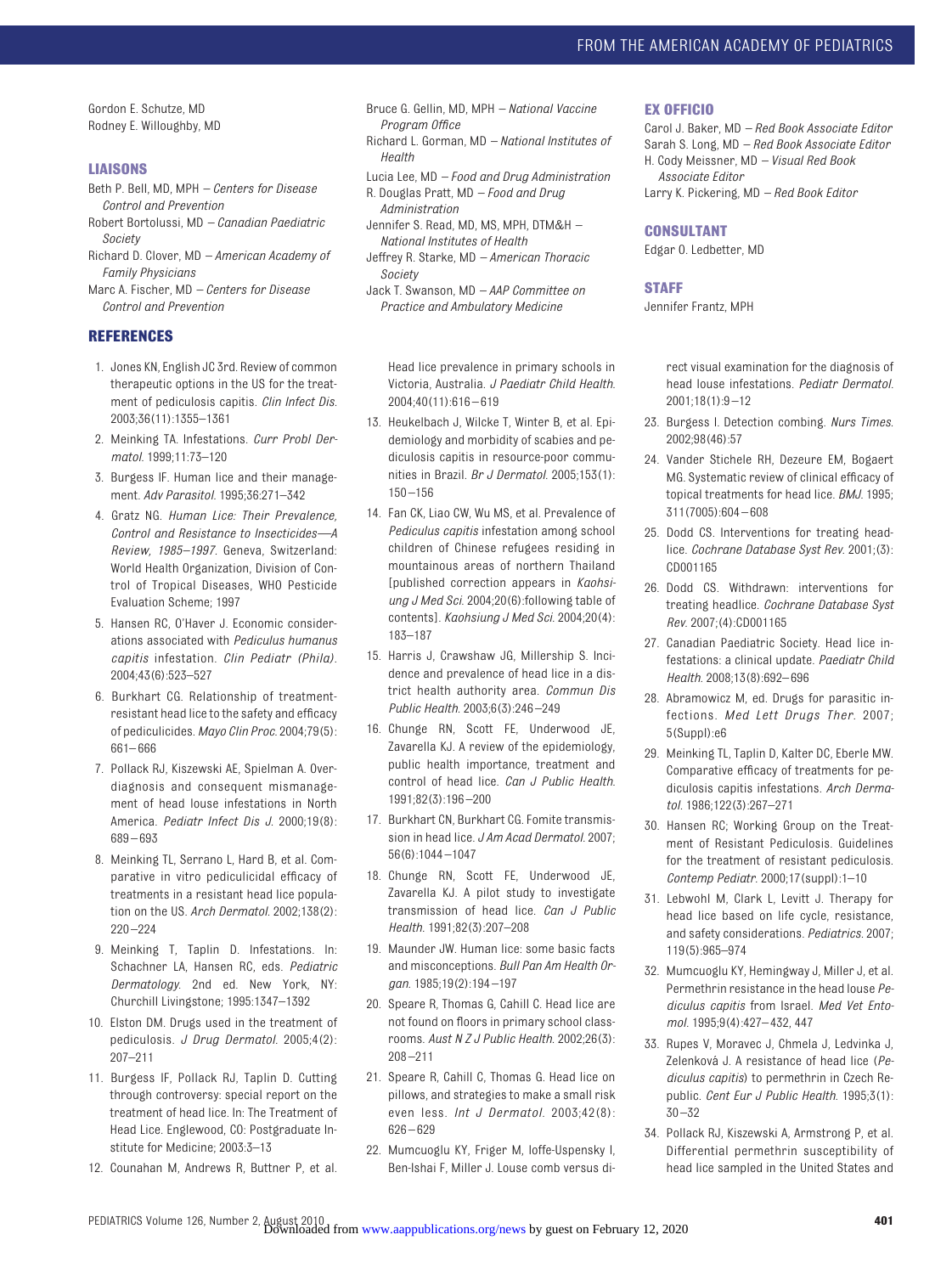Borneo. *Arch Pediatr Adolesc Med.* 1999; 153(9):969 –973

- 35. Yoon KS, Gao JR, Lee SH, Clark JM, Brown L, Taplin D. Permethrin-resistant human head lice, *Pediculus capitis*, and their treatment. *Arch Dermatol.* 2003;139(8):994 –1000
- 36. Rasmussen JE. Pediculosis: treatment and resistance. *Adv Dermatol.* 1986;1:109 –125
- 37. Meinking TL, Vicaria M, Eyerdam DH, Villar ME, Reyna S, Suarez G. Efficacy of a reduced application time of Ovide lotion (0.5% malathion) compared to Nix crème rinse (1% permethrin) for the treatment of head lice. *Pediatr Dermatol.* 2004;21(6): 670 – 674
- 38. Downs AM, Stafford KA, Harvey I, Coles GC. Evidence for double resistance to permethrin and malathion in head lice. *Br J Dermatol.* 1999;141(3):508 –511
- 39. Bailey AM, Prociv P. Persistent head lice following multiple treatments: evidence for insecticide resistance in *Pediculus humanus capitis* [letter]. *Australas J Dermatol.* 2001; 42(2):146
- 40. Meinking TL, Villar ME, Vicaria M, et al. The clinical trials supporting benzyl alcohol lotion 5% (Ulesfia): a safe and effective topical treatment for head lice (pediculosis humanus capitis). *Pediatr Dermatol.* 2010;27(1):  $19 - 24$
- 41. Tenenbein M. Seizures after lindane therapy. *J Am Geriatr Soc.* 1991;39(4):394 –395
- 42. Fischer TF. Lindane toxicity in a 24-year-old woman. *Ann Emerg Med.* 1994;24(5): 972–974
- 43. Shacter B. Treatment of scabies and pediculosis with lindane preparations: an evaluation. *J Am Acad Dermatol.* 1981;5(5): 517–527
- 44. Rasmussen JE. The problem of lindane. *J Am Acad Dermatol.* 1981;5(5):507–516
- 45. Kucirka SA, Parish LC, Witkowski JA. The story of lindane resistance and head lice. *Int J Dermatol.* 1983;22(10):551–555
- 46. US Food and Drug Administration. FDA public health advisory: safety of topical lindane products for the treatment of scabies and lice. Available at: www.fda.gov/Drugs/DrugSafety/ PublicHealthAdvisories/UCM052201. Accessed July 20, 2009
- 47. American Academy of Pediatrics. Pediculosis capitis (head lice). In: Pickering LK, Baker CJ, Kimberlin DW, Long SS, eds. Red Book: 2009 Report of the Committee on Infectious Diseases. 28th ed. Elk Grove Village, IL: American Academy of Pediatrics; 2009: 495– 497
- 48. Chesney PJ, Burgess IF. Lice: resistance and treatment. *Contemp Pediatr.* 1998;15(11): 181–192
- 49. Abramowicz M, ed. Drugs for head lice. *Med Lett Drugs Ther.* 1997;39(992):6 –7
- 50. Karacic I, Yawalker SJ. A single application of crotamiton lotion in the treatment of patients with pediculosis capitis. *Int J Dermatol.* 1982;21(10):611– 613
- 51. Burkhart C, Burkhart C, Burkhart K. An assessment of topical and oral prescriptions and over-the-counter treatments for head lice. *J Am Acad Dermatol.* 1998;38(6): 979 –982
- 52. Glaziou P, Nyguyen LN, Moulia-Pelat JP, Cartel JL, Martin PM. Efficacy of ivermectin for the treatment of head lice (pediculosis capitis). Trop Med Parasitol. 1994;45(3): 253–254
- 53. Dourmishev AL, Dourmishev LA, Schwartz RA. Ivermectin: pharmacology and application in dermatology. *Int J Dermatol.* 2005; 44(12):981–988
- 54. Chosidow O, Giraudeau B, Cottrell J, et al. Oral ivermectin versus malathion lotion for difficult-to-treat head lice [published correction appears in *N Engl J Med*. 2010; 362(17):1647]. *N Engl J Med.* 2010;362(10): 896 –905
- 55. Burkhart KM, Burkhart CN, Burkhart CG. Our scabies treatment is archaic, but ivermectin has arrived [letter]. *Int J Dermatol.* 1998; 37(1):76 –77
- 56. Burkhart CN, Burkhart CG. Another look at ivermectin in the treatment of scabies and head lice [letter]. *Int J Dermatol.* 1999;38:235
- 57. Shashindran CH, Gandhi IS, Krishnasamy S, Ghosh MN. Oral therapy of pediculosis capitis with cotrimoxazole. *Br J Dermatol.* 1978; 98(6):699 –700
- 58. Hipolito RB, Mallorca FG, Zuniga-Macaraig ZO, Apolinario PC, Wheeler-Sherman J. Head lice infestation: single drug versus combination therapy with one percent permethrin and trimethoprim/sulfamethoxazole. *Pediatrics.* 2001;107(3). Available at: www.pediatrics.org/ cgi/content/full/107/3/e30
- 59. Priestley CM, Burgess IF, Williamson EM. Lethality of essential oil constituents towards the human louse, *Pediculus humanus*, and its eggs. *Fitoterapia.* 2006;77(4): 303–309
- 60. Schachner LA. Treatment resistant head lice: alternative therapeutic approaches. *Pediatr Dermatol.* 1997;14(5):409 – 410
- 61. Burkhart CN, Burkhart CG, Pchalek I, Arbogast J. The adherent cylindrical nit structure and its chemical denaturation in vitro: an assessment with therapeutic implications for head lice. *Arch Pediatr Adolesc Med.* 1998;152(7):711–712
- 62. Takano-Lee M, Edman JD, Mullens BA, Clark JM. Home remedies to control head lice:

assessment of home remedies to control the human head louse, *Pediculus humanus capitis*. *J Pediatr Nurs.* 2004;19(6): 393–398

- 63. Pearlman DL. A simple treatment for head lice: dry-on, suffocation-based pediculicide. *Pediatrics.* 2004;114(3). Available at: www. pediatrics.org/cgi/content/full/114/3/e275
- 64. Roberts RJ, Burgess IF. New head-lice treatments: hope or hype? *Lancet.* 2005; 365(9453):8 –10
- 65. Pearlman D. Cetaphil cleanser (Nuvo lotion) cures head lice [comment]. *Pediatrics.* 2005;116(6):1612
- 66. Pearlman D. Nuvo treatment for head lice. Available at: www.nuvoforheadlice.com/ method-explained.htm. Accessed March 1, 2009
- 67. Burgess IF, Brown CM, Lee PN. Treatment of head louse infestation with 4% dimethicone lotion: randomized controlled equivalence trial. *BMJ.* 2005;330(7505):1423
- 68. Burgess LF, Lee PN, Brown CM. Randomised, controlled, parallel group clinical trials to evaluate the efficacy of isopropyl myristate/ cyclomethicone solution against head lice. *Pharmaceut J.* 2008;280:371–375
- 69. Kaul N, Palma KG, Silagy SS, Goodman JJ, Toole J. North American efficacy and safety of a novel pediculicide rinse, isopropyl myristate 50% (Resultz). *J Cutan Med Surg.* 2007;11(5):161–167
- 70. Goates BM, Atkin JS, Wilding KG, et al. An effective nonchemical treatment for head lice: a lot of hot air. *Pediatrics.* 2006; 118(5):1962–1970
- 71. Ibarra J, Hall DM. Head lice in school children. *Arch Dis Child.* 1996;75(6):471– 477
- 72. Bainbridge CV, Klein GL, Neibart SI, et al. Comparative study of the clinical effectiveness of a pyrethrin-based pediculicide with combing versus a permethrinbased pediculicide with combing [published correction appears in *Clin Pediatr (Phila)*. 1998;37(4):276]. *Clin Pediatr (Phila).* 1998;37(1):17–22
- 73. Burkhart CN, Arbogast J. Head lice therapy revisited [letter]. *Clin Pediatr (Phila).* 1998; 37(6):395
- 74. Maunder JW. Updated community approach to head lice. *J R Soc Health.* 1988;108(6): 201–202
- 75. Plastow L, Luthra M, Powell R, et al. Head lice infestation: bug busting vs. traditional treatment. *J Clin Nurs.* 2001;10(6):775–783
- 76. Monheit BM, Norris MM. Is combing the answer to head lice? *J Sch Health.* 1986;56(4): 158 –159
- 77. Meinking TL, Clineschmidt CM, Chen C. An observer-blinded study of 1% permethrin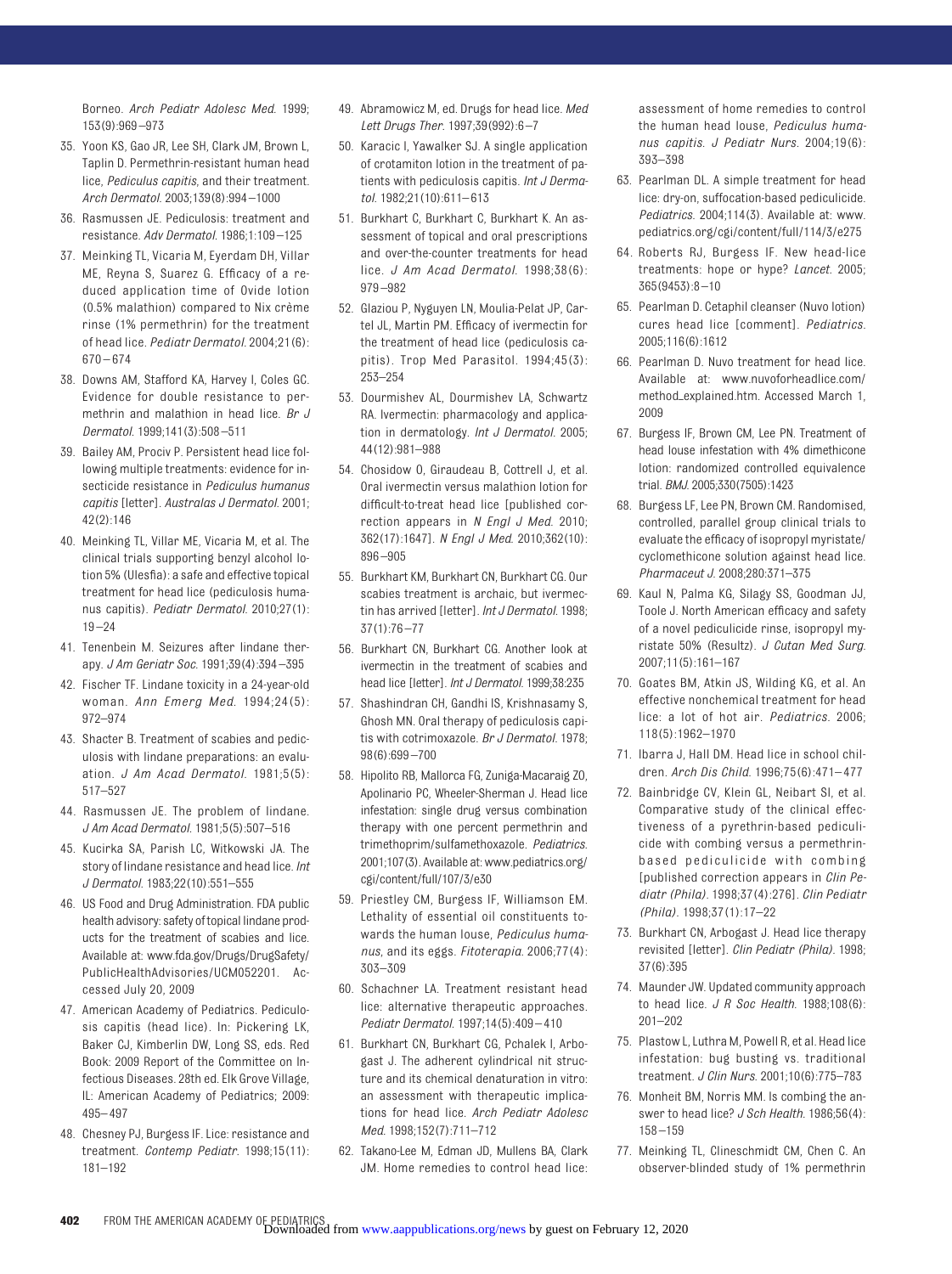crème rinse with and without adjunctive combing in patients with head lice. *J Pediatr.* 2002;141(5):665– 670

- 78. O'Brien E. Detection and removal of head lice with an electronic comb: zapping the louse! *J Pediatr Nurs.* 1998;13(4):265–266
- 79. Burkhart CN, Burkhart CG. Head lice: scientific assessment of the nit sheath with clinical ramifications and therapeutic options. *J Am Acad Dermatol.* 2005;53(1): 129 –133
- 80. Ko CJ, Elston DM. Pediculosis. *J Am Acad Dermatol.* 2004;50(1):1–12; quiz 13– 4
- 81. Hunter JA, Barker SC. Susceptibility of head lice (*Pediculus humanus capitis*) to pediculicides in Australia. *Parasitol Res.* 2003; 90(6):476 – 478
- 82. Meinking TL, Entzel P, Villar ME, Vicaria M, Lemard GA, Porcelain SL. Comparative efficacy of treatments for pediculosis capitis infestations: update 2000. *Arch Dermatol.* 2001;137(3):287–292
- 83. Bartels CL, Peterson KE, Taylor KL. Head lice

resistance: itching that just won't stop. *Ann Pharmacother.* 2001;35(1):109 –112

- 84. Canyon D, Speare R. Do head lice spread in swimming pools? *Int J Dermatol.* 2007; 46(11):1211–1213
- 85. Williams LK, Reichert A, MacKenzie WR, Hightower AW, Blake PA. Lice, nits, and school policy. *Pediatrics.* 2001;107(5):1011–1015
- 86. Hootman J. Quality improvement projects related to pediculosis management. *J Sch Nurs.* 2002;18(2):80 – 86
- 87. Mathias RG, Wallace JF. Control of headlice: using parent volunteers. *Can J Public Health.* 1989;80(6):461– 463
- 88. Clore ER, Longyear LA. Comprehensive pediculosis screening programs for elementary schools. *J Sch Health.* 1990;60(5):212–214
- 89. Donnelly E, Lipkin J, Clore ER, Altschuler DZ. Pediculosis prevention and control strategies of community health and school nurses: a descriptive study. *J Community Health Nurs.* 1991;8(2):85–95
- 90. Brainerd E. From eradication to resistance:

five continuing concerns about pediculosis. *J Sch Health.* 1998;68(4):146 –150

- 91. Clore ER. Dispelling the common myths about pediculosis. *J Pediatr Health Care.* 1989;3(1):28 –33
- 92. Aston R, Duggal H, Simpson J, Burgess I. Headlice: evidence-based guidelines based on the Stafford Report. *J Fam Health Care.* 2002;12(5 suppl):1–21
- 93. Mumcuoglu KY, Meinking TA, Burkhart CN, Burkhart CB. Head louse infestations: the "no nit" policy and its consequences. *Int J Dermatol.* 2006;45(8):891– 896
- 94. Mumcuoglu KY, Barker SC, Burgess IF, et al. International guidelines for effective control of head louse infestations. *J Drugs Dermatol.* 2007;6(4):409 – 414
- 95. National Association of School Nurses. *Position Statement: Pediculosis in the School Community*. Silver Spring, MD: National Association of School Nurses; 1999 (Revised 2004). Available at: www.nasn.org/Default. aspx?tabid= $237$ . Accessed on March 1, 2009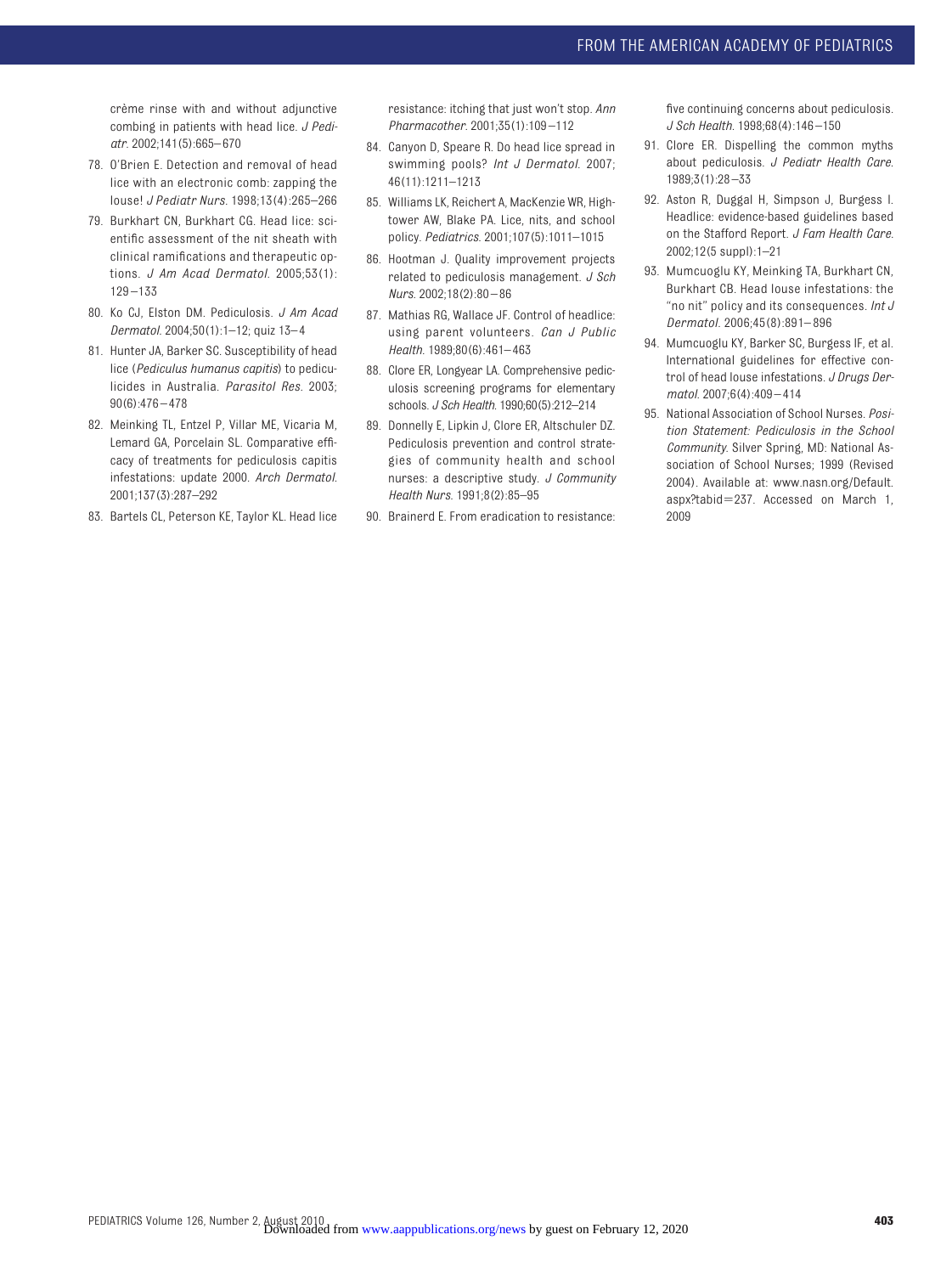#### DOI: 10.1542/peds.2010-1308 originally published online July 26, 2010; *Pediatrics* 2010;126;392 Committee on Infectious Diseases Barbara L. Frankowski, Joseph A. Bocchini, Jr and Council on School Health and **Head Lice**

| <b>Updated Information &amp;</b><br><b>Services</b> | including high resolution figures, can be found at:<br>http://pediatrics.aappublications.org/content/126/2/392                                                                    |
|-----------------------------------------------------|-----------------------------------------------------------------------------------------------------------------------------------------------------------------------------------|
| <b>References</b>                                   | This article cites 84 articles, 7 of which you can access for free at:<br>http://pediatrics.aappublications.org/content/126/2/392#BIBL                                            |
| <b>Permissions &amp; Licensing</b>                  | Information about reproducing this article in parts (figures, tables) or<br>in its entirety can be found online at:<br>http://www.aappublications.org/site/misc/Permissions.xhtml |
| <b>Reprints</b>                                     | Information about ordering reprints can be found online:<br>http://www.aappublications.org/site/misc/reprints.xhtml                                                               |